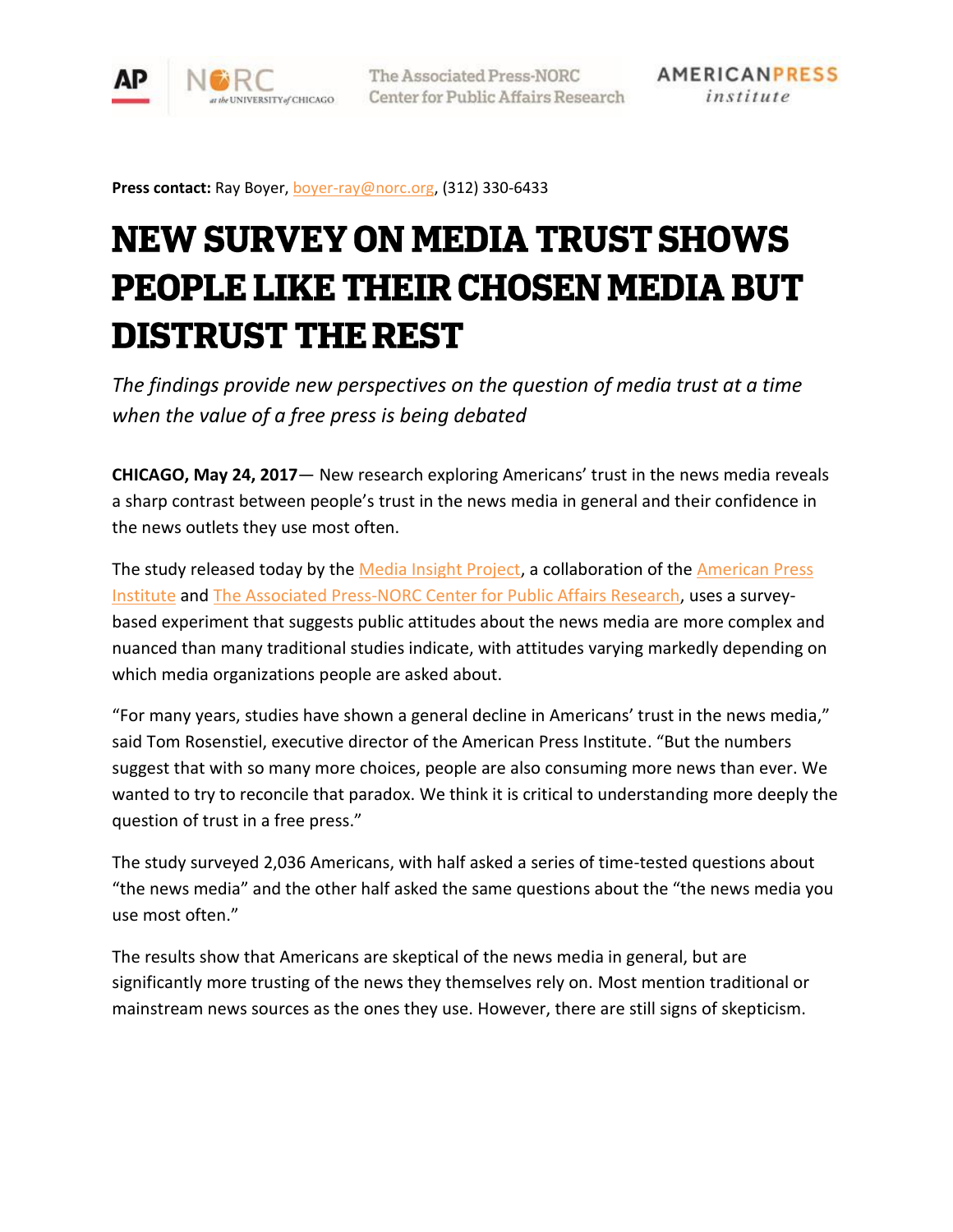

Key findings include:

- Just 17 percent of Americans say the news media are very accurate, but twice that number (34 percent) say the same about the news media outlets they use.
- Only 24 percent of Americans say they believe the news media in general are moral. But that number more than doubles to 53 percent when people are asked about the news media they use most often.
- Only 22 percent believe the news media in general care about the people they report on, while 36 percent say they do not (about four in ten say neither option reflects their view). But these numbers flip when people are asked about the news organizations they turn to. Nearly twice as many say the news media they rely on care about people (41 percent) as say they do not (24 percent).
- Only eight percent of Republicans -- but 31 percent of Democrats -- describe the news media as very accurate. But that number jumps to 40 percent for Republicans when they think of the news media they use most, a number similar to what is seen among Democrats.
- People under age 40 show markedly less trust in the media that those over that age.

The report also explores the types of media Americans say they use, with cable and broadcast television topping the list.

Various past surveys have established a long-term decline in trust in the news media. This new report includes the idea of individual media use, revealing the higher levels of trust consumers place in news organizations of their choosing.

"Americans tend to use the term 'the news media' as a catchall phrase that includes both good and bad actors," said Trevor Tompson, director of The AP-NORC Center. "But they are much more precise about their trust in the news media they actually use."

## **About the survey**

The survey was conducted by the Media Insight Project, an initiative of the American Press Institute (API) and The Associated Press-NORC Center for Public Affairs Research. The survey was conducted from March 8 through March 27, 2017. The survey was funded by API. Data were collected using the AmeriSpeak Panel, which is NORC's probability-based panel designed to be representative of the U.S. household population. Interviews were conducted with adults age 18 and over, representing the 50 states and the District of Columbia. A total of 2,036 people completed the survey via the web and phone. The overall margin of sampling error is +/- 3.0 percentage points at the 95 percent confidence level, including the design effect.

Details about the Media Insight Project can be found at: [www.mediainsight.org](http://www.mediainsight.org/)**.**

A full description of the study methodology for the survey and the qualitative group interviews can be found at the end of the report.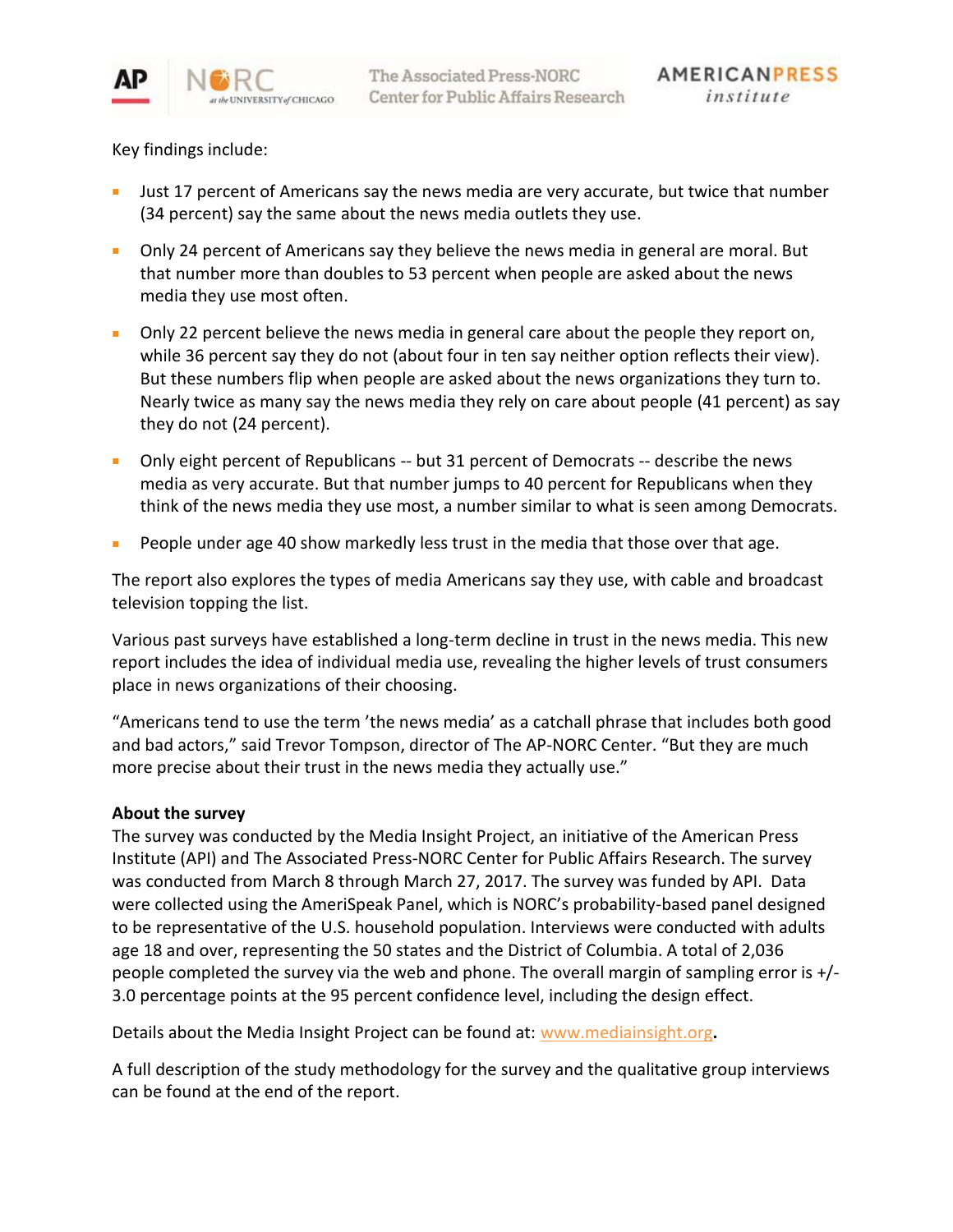

The proper description of the survey's authorship is as follows: This study was conducted jointly by the [American Press Institute](http://www.americanpressinstitute.org/) and The Associated Press-NORC Center for Public Affairs [Research.](http://apnorc.org/Pages/default.aspx)

# **About the Media Insight Project**

The Media Insight Project is a collaboration between the American Press Institute and The AP-NORC Center for Public Affairs Research with the objective of conducting high-quality, innovative research meant to inform the news industry and the public about various important issues facing journalism and the news business. The Media Insight Project brings together the expertise of both organizations and their respective partners, and involves collaborations among key staff at the American Press Institute, NORC at the University of Chicago, and The Associated Press.

<http://www.mediainsight.org/>

## **About the American Press Institute**

Founded in 1946, the American Press Institute conducts research, training, convenes thought leaders, and creates tools to help chart a path ahead for journalism in the 21st century. The American Press Institute is an educational non-advocacy 501(c)3 nonprofit organization affiliated with the News Media Alliance. It aims to help the news media, especially local publishers and newspaper media, advance in the digital age.

[http://www.pressinstitute.org](http://www.pressinstitute.org/)

## **About The Associated Press-NORC Center for Public Affairs Research**

The AP-NORC Center for Public Affairs Research taps into the power of social science research and the highest-quality journalism to bring key information to people across the nation and throughout the world.

#### [www.apnorc.org](http://www.apnorc.org/)

The Associated Press (AP) is the essential global news network, delivering fast, unbiased news from every corner of the world to all media platforms and formats. Founded in 1846, AP today is the most trusted source of independent news and information. On any given day, more than half the world's population sees news from AP.

#### [www.ap.org](http://www.ap.org/)

NORC at the University of Chicago is an objective and non-partisan research institution that delivers reliable data and rigorous analysis to guide critical programmatic, business, and policy decisions. Since 1941, NORC has conducted groundbreaking studies, created and applied innovative methods and tools, and advanced principles of scientific integrity and collaboration. Today, government, corporate, and nonprofit clients around the world partner with NORC to transform increasingly complex information into useful knowledge.

[www.norc.org](http://www.norc.org/)